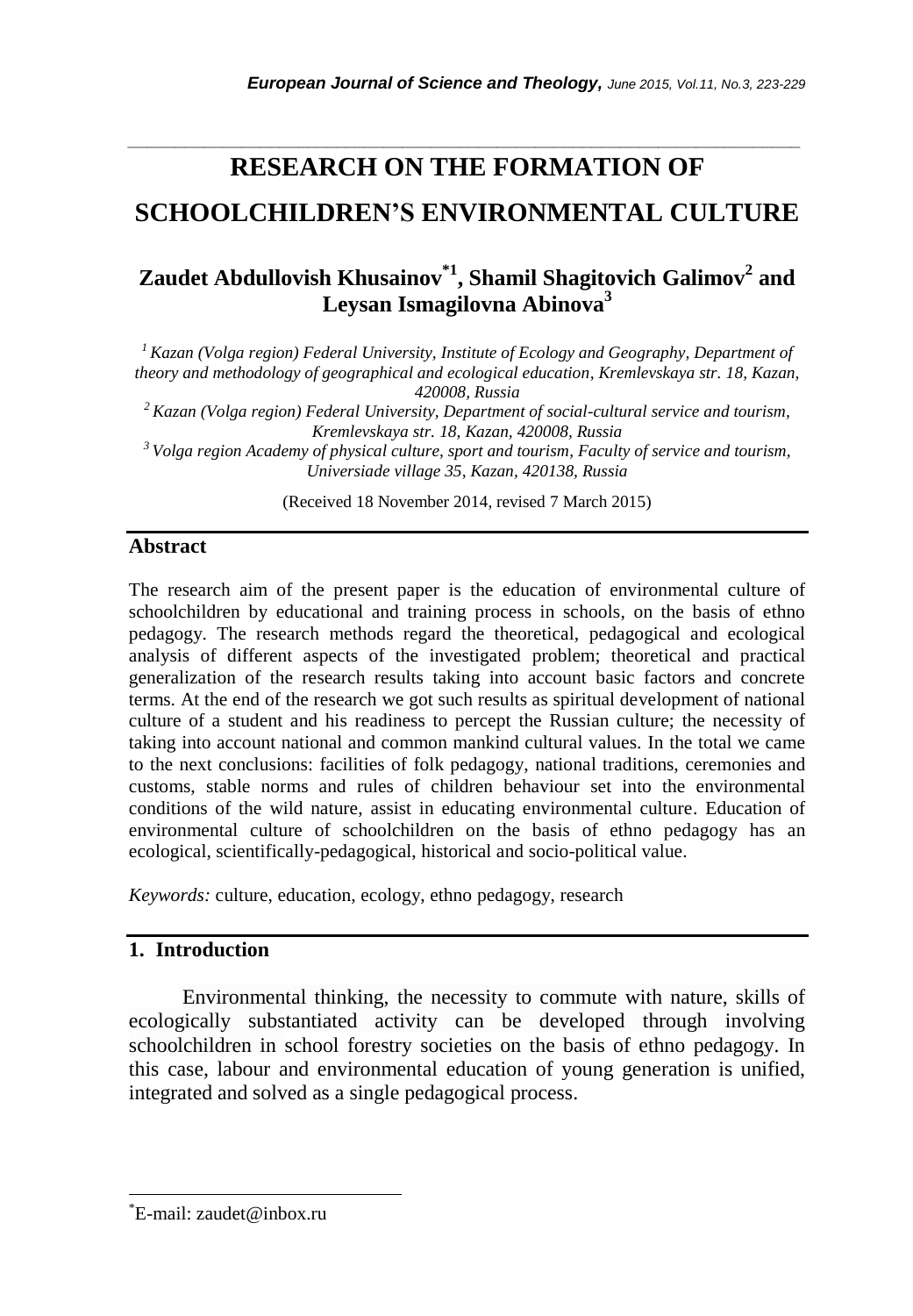### **2. Research methods**

The methodological basis of the research are key points on ennoblement of native environment; principles of the interaction of society and nature, rational nature management, respectful attitude to the legacy of the past [1]; taking into account self-consciousness and cultural identity of the population living in this area; enforcement of behavioural norms of schoolchildren of the Kirovsky district; taking into account the features of the district, its historical, economical and environmental significance, implementation of behavioural norms in the environment and every day life.

The theoretical statements and conclusions made by such outstanding pedagogues as K.D. Ushinsky, A.S. Makarenko and V.A. Sukhomlinsky about the role of nature in the education of the young generation were used during this research [2].

The environmental problem is no longer an issue of separate cities or countries - is becoming global. For this reason, the students based their studies on the works of Russian and foreign scientists: S.D. Deryabo, V.A. Yasvin, G. Hefling [3], A.N. Khuziakhmetov, P.P. Kozlova, F. Sen-Marc [4] and others [5]. To solve the set tasks, the following methods were used: theoretical analysis of ethnic pedagogical and ethno ecological literature, application of sightseeing, hiking and field material on the issue, surveys and interviews with residents of the Kirovsky district, experiments conducted in field and in laboratory conditions, statistical processing of the results.

#### **3. Studies selection type and method**

The monitoring, spent by pupils, is a system of observation and control on the state of environment and its changes under the influence of technical activities of people for rational use and protection of natural resources and to preserve the health of the population. By itself, the monitoring cannot improve the state of the natural and social environment, because it requires specific practical measures.

The goals and tasks of the monitoring, conducted by the students of the group "Green patrol" of gymnasium № 4 of the Kirovsky district of Kazan, were:

- 1. to evaluate the environmental situation in the Kirovsky district using folk and ecological knowledge;
- 2. to identify the sources of pollution and to define the level of pollution in the area;
- 3. to outline the solution ways of the complex environmental problems of the Kirovsky district.

The subject of the research is the environment state of the Kirovsky district from Kazan and the conditions of its ennoblement [6].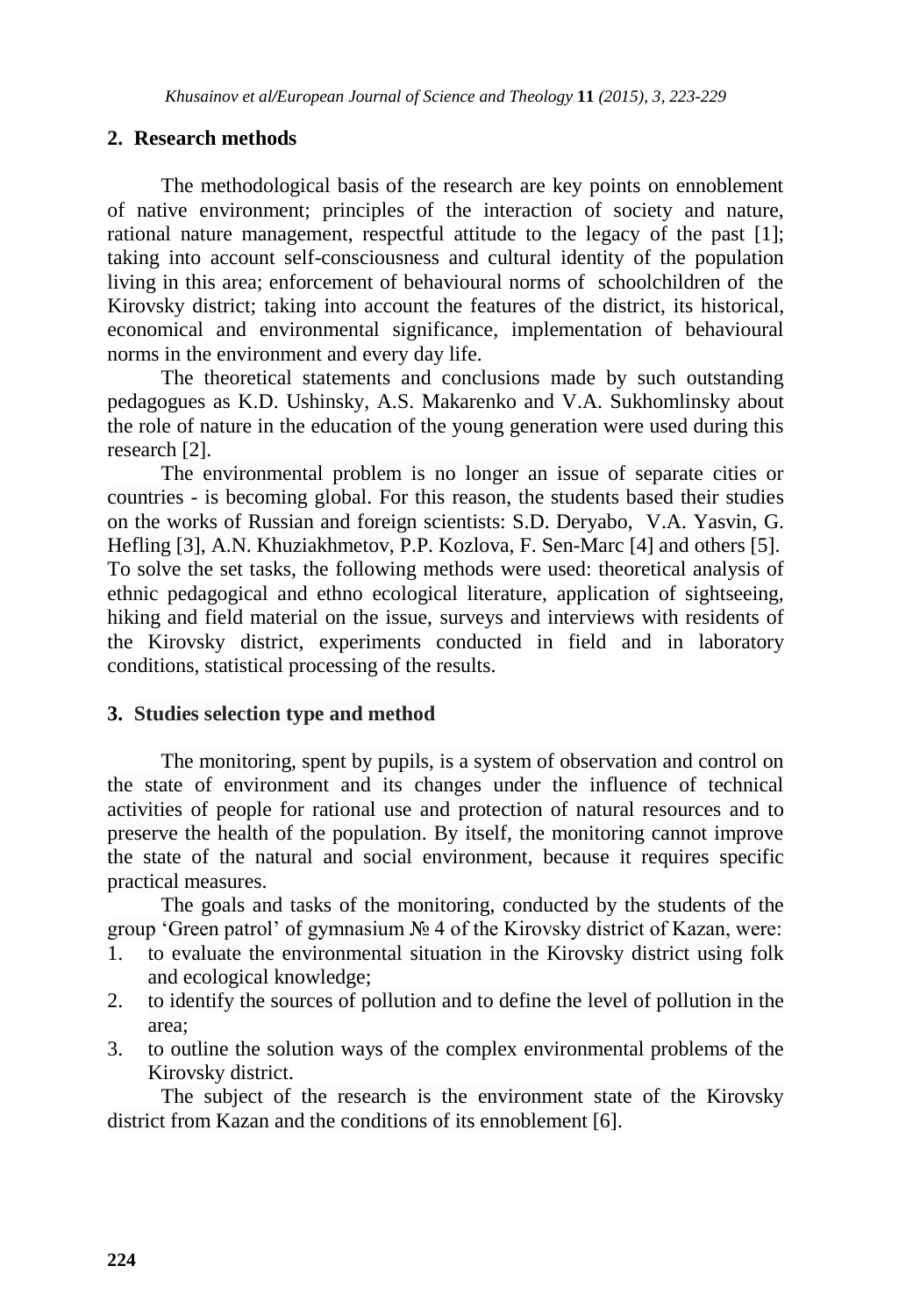## *3.1. The hypothesis of the study*

The environmental situation in the Kirovsky district can be improved by:

- landscaping of the surrounding natural environment on the basis of national  $\bullet$ ecological traditions;
- using educational, environmental knowledge accumulated by the residents  $\bullet$ of the district, scientific and ecological knowledge of natural-science in environmental beautification;
- involvement of several groups of students in research work on studying the state of the environment and in the future, the involvement of all schoolchildren of the district;
- inclusion of schoolchildren, parents and teachers in particular work on beautification of native wildlife of the area based on the ethno-ecological and scientific-ecological knowledge.

Z.A. Khusainov wrote: "Methodical recommendations on environmental monitoring include the creation of educational environment for the study of air, water, soil and school buildings" [7].

In their work schoolchildren used the following equipment: flasks, test tubes, device for determination the acidity of water and soil; scales, weights; research map of the Kirovsky district; literature and archival sources of information; pictures of sources of pollution; a projector for demonstration tables; summary information on the expertise.

Scientific novelty and theoretical significance of the research is that the state of the natural and social environment of the Kirovsky district was defined for the first time and the possibilities of overcoming the ecological crisis were shown; conditions for optimal use of the environment of the area were identified and justified; as well as levels of knowledge, skills, literacy in the study of the ecological situation and the beautification of area on the basis of the traditional ecological knowledge and practices; recommendations out of the difficult ecological state of the district were also given [8].

## *3.2. Practical significance of the research*

The officials of the district, the population and schoolchildren were recommended the ways out of the difficult environmental conditions. These recommendations could serve in the future as a base for further environmental monitoring of the area, and also will allow to fill school textbooks with ecocontent taking into account the possibilities of their application not only in the Kirovsky district but in other districts of Kazan.

The reliability of scientific results and validity of the conclusions are confirmed by the methodological soundness of the assumptions by using various methods and techniques that are adequate to the task, laboratory and experimental work, the versatile analysis and processing of data obtained in the study, broad discussions of the course and the results of the study, their positive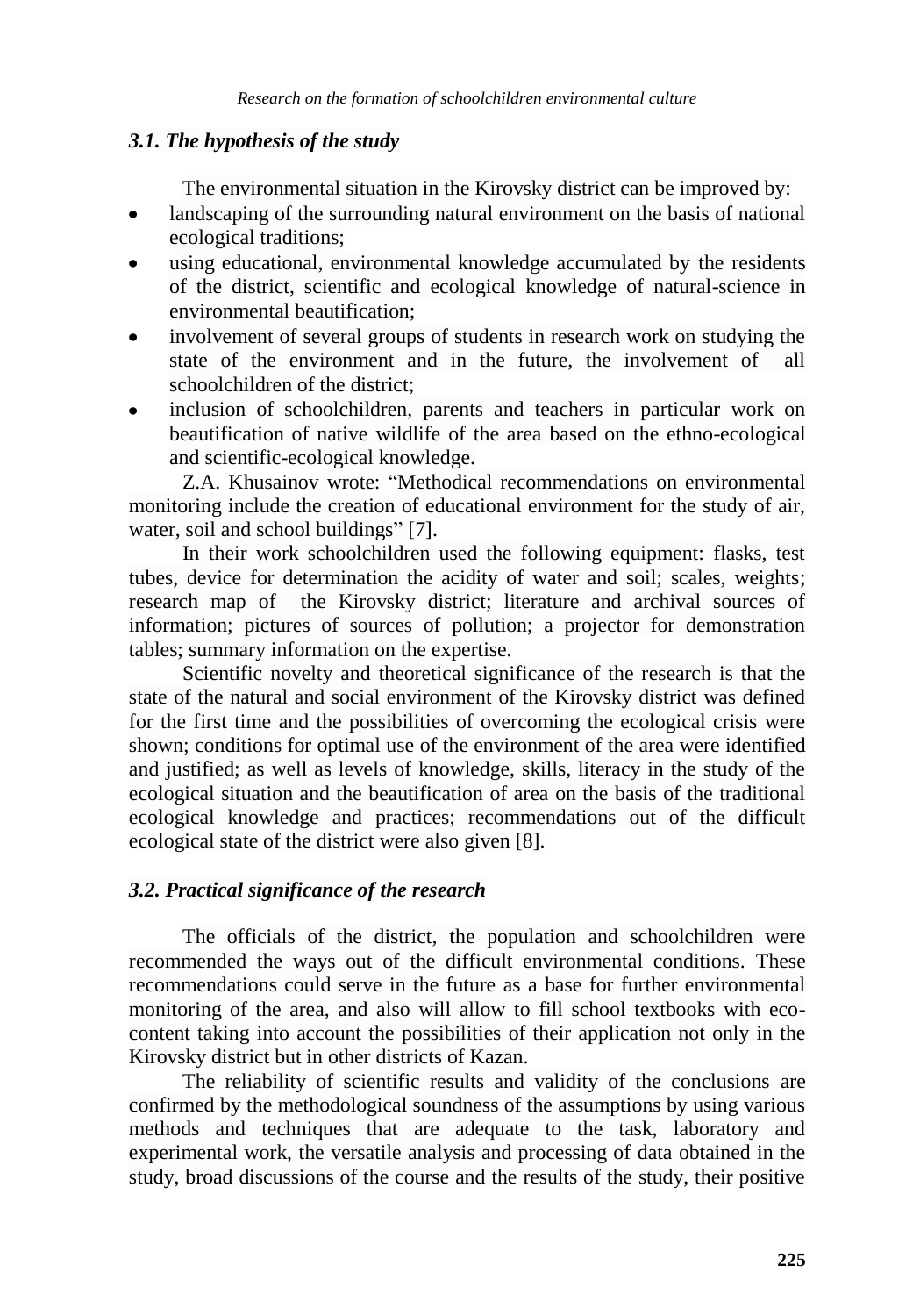assessment by the head of the administration of the Kirovsky district of the city of Kazan.

## **4. Approbation and implementation of the research results**

The results of the study were discussed and approved at the scientificpractical conference "Youth research readings named after Kayum Nasyri" (Kazan, 2012). The research on the issue was approved by the head of the administration and the department of education, implemented in the educational process in the schools of Kirovsky district from Kazan.

Road transport generates a lot of noise. Currently, doctors tell about a noise disease, which is developing as a result of noise exposure, mainly affecting the hearing and nervous system. Residents of the city of Kazan, whose population exceeds one million people, find difficult to adapt to the adverse environment. Students came to these conclusions on the basis of monitoring of the natural and social environment of the Kirovsky district. The monitoring was performed by a group of pupils of the gymnasium № 4 of the Kirovsky district for five years under the supervision of the author. We split the students-experts in four groups; each group was given a task and instructions for its implementation:

- **Group 1**: to determine the number of precipitation per month, and their content;
- **Group 2**: to study the snow cover as an indicator of contamination of the area;
- **Group 3:** to determine the character and level of pollution of the water in the river Kazanka; the status of water in the old line of the Kazanka; to determine the purity of tap water and the purity degree of underground waters of the Kirovsky district;
- **Group 4:** to evaluate the environmental situation from literature, mass media, to make photographs reflecting the ecological state of the natural and social environment of the Kirovsky district.

Classmates of the first group took samples of snow during winter periods in nine different points of the Kirovsky district. The snow was placed in containers for melting. Then the students of the second group used the liquid to determine the status of the natural environment; the residue formed after thawing, was dried and weighed and poured into the tubes. We noted the identified sources of pollution on the map of the Kirovsky district.

The participants of the second group together with students from grade 9 and members of the club 'Young chemist' from gymnasium  $N_2$  4 made tests on the pollution of the district"s territory.

The settings in which members of the group 'Young chemist' had conducted investigations on pollution of the area were the following:

1. Ions of heavy metals were determined  $(Zn^{2+}, Pb^{2+}$  and  $Fe^{3+}$ ). Solution of sodium hydroxide was added to tubes with samples of melt water. During the transfusion, turbidity was systematically found in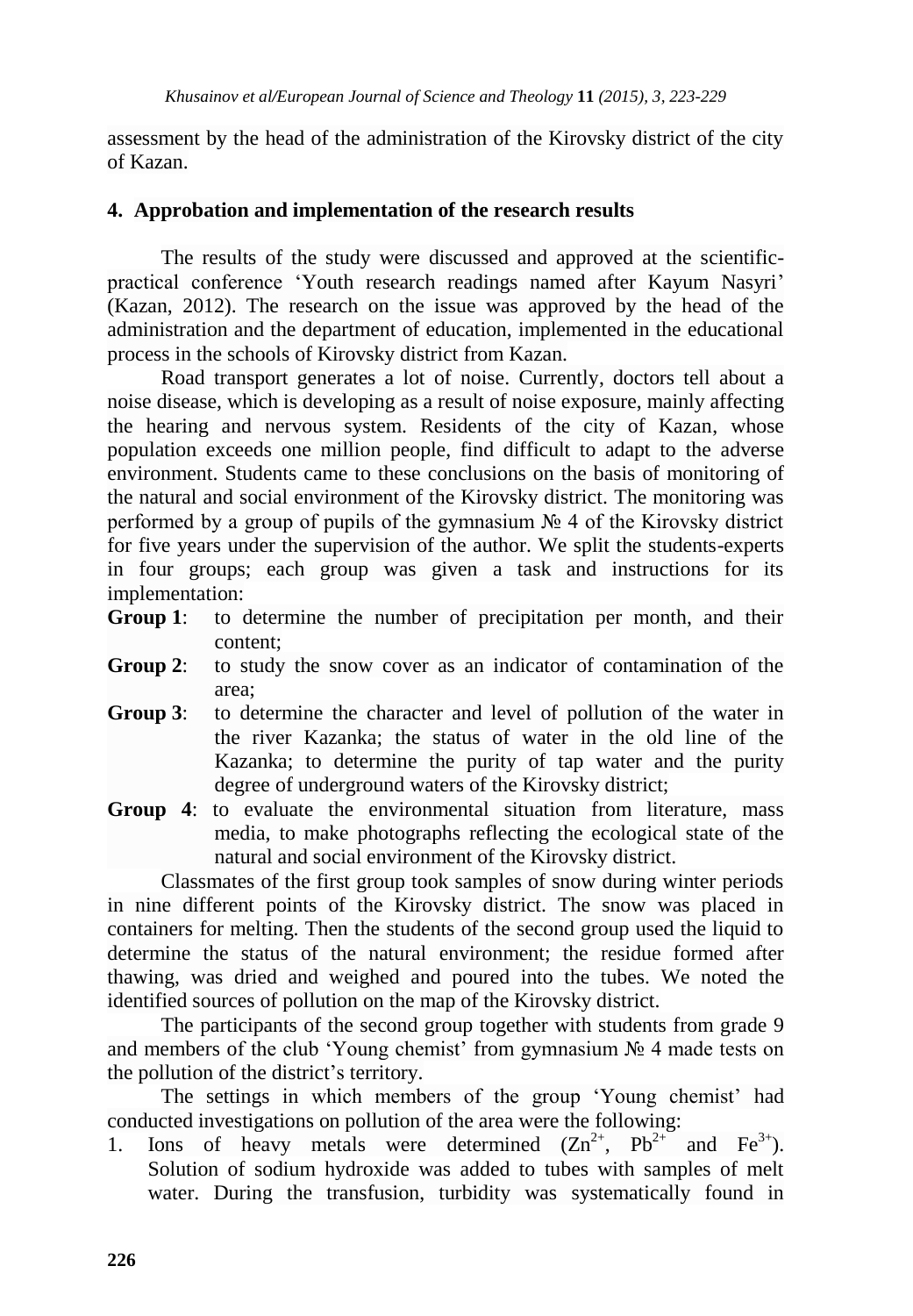samples:  $\mathcal{N}_2$  3 from the stop of 'Frunze';  $\mathcal{N}_2$  7 - from stop 'Khalturina';  $\mathcal{N}_2$  9 - from the stop of "River College".

2. Salts of  $\text{Fe}^{3+}$  were determined. With the help of the indicator, soluble salts of iron  $(Fe^{2+})$  were discovered, but particularly intense colouring was in a sample from the main thoroughfare of the road, which indicated a content of a large amount of  $\text{Fe}^{3+}$ .

We carried out the following test: we added a few drops of ammonium thiocyanate in tubes with 3 to 4 ml of melt water. All samples had red colouring, which indicates the presence of soluble salts of iron. Particularly strong was the colour of the sample from the main road of the Kirovsky district.

The students of the  $3<sup>rd</sup>$  group conducted an analysis of tap water on the following characteristics: colour, smell, the presence of chlorides, sulphates, etc. Water from natural reservoirs of the area was tested on colour and smell in a following way: children initially had water in a flask with a capacity of 250 ml; they closed tubes and shook up the content. Then they opened the tube and defined the nature of smell (Table 1):

| <b>Intensity</b> | The nature of smell | <b>Smell manifestation</b>           |
|------------------|---------------------|--------------------------------------|
|                  | Weak                | N٥                                   |
|                  | Weak                | The smell is found at attention      |
|                  | Noticeable          | The smell attracts attention         |
|                  | <b>Distinct</b>     | Easily detected, the water is unfit. |
|                  | Strong              | The water is unfit.                  |

**Table 1.** Scale of water smell.

The students collected information from various sources. They appealed to the head of the administration of the Kirovsky district. Thanks to the head of the administration of the district, it became clear what enterprises emit harmful substances into the surrounding natural and social environment of the area. Only in recent years the major polluters were: JSC "Lnokombinat", JSC "Safian", the plant "Serp and Molot", OJSC "Santekhpribor", JSC "KVZ".

On the basis of analysis of the environmental situation of the Kirovsky district, reports, statistical data and results of the research were identified the following ways out of the current complicated ecological situation:

- to hold a meeting with representatives of enterprises of the Kirovsky district, in order to clarify the specific measures taken for the improvement of the ecological situation;
- to recommend to the residents of the district to drink only defend, boiled or imported water;
- ecologists should develop new ways of recycling waste in order to improve  $\bullet$ the natural and social environment of the area;
- dumping of polluted waters into rivers and lakes is increasing every year, and as a result, the fish in the river Kazanka suffers from water pollution, and swimming in the river is dangerous for health.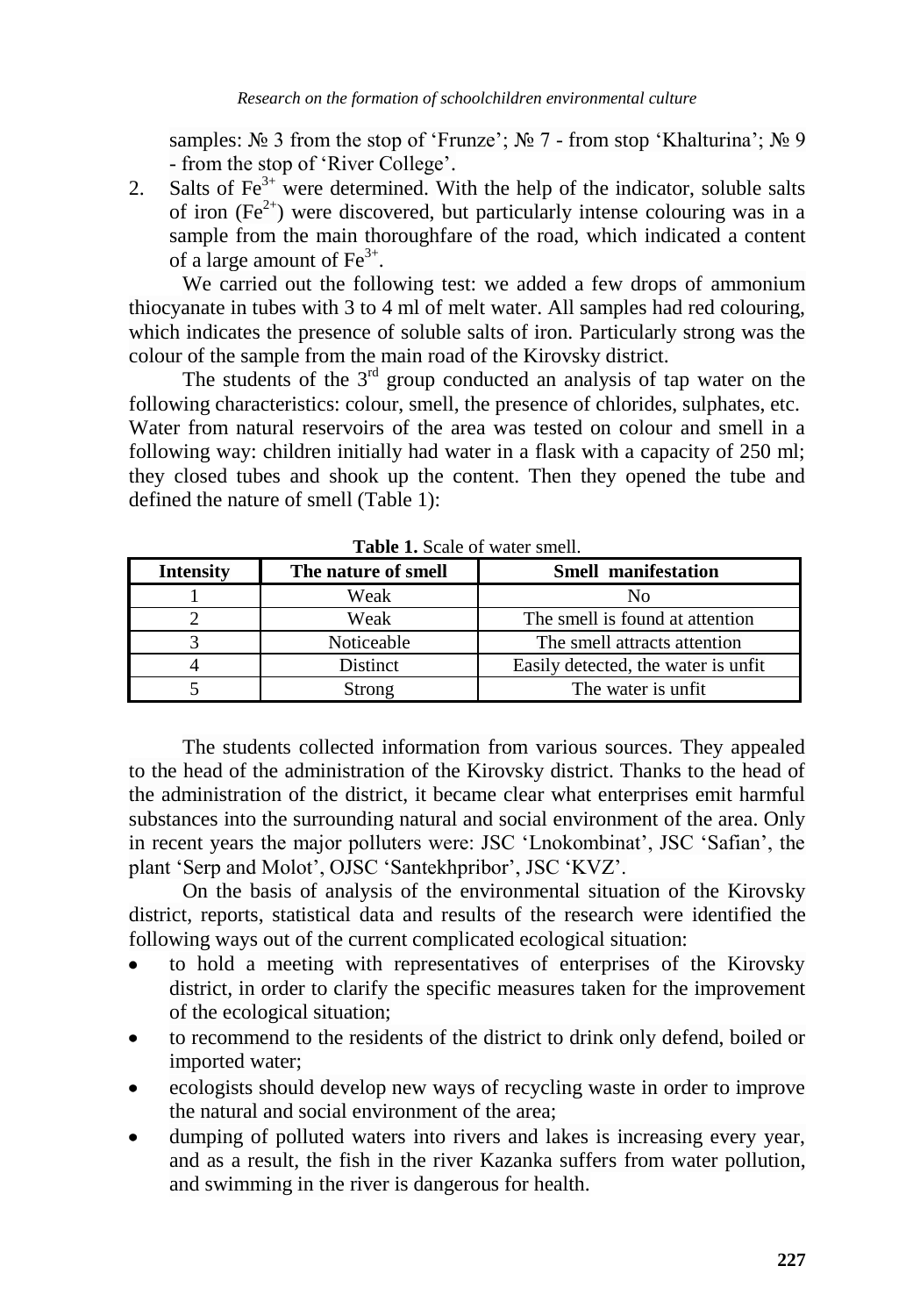#### **5. Discussion and conclusions**

A comprehensive study of the environment using ethnic pedagogical knowledge, customs, rites and traditions, relations with the outside world, has led the students to the understanding that health is not merely the absence of disease, but also physical, mental and social well being. Health depends not only on the nature of the area, but also on the environmental conditions in which the population lives. It was established by the students that some of the production wastes are toxic and can cause cancer diseases [9].

Thus, the monitoring was conducted both in terms of general assessment of the status of environmental education and to determine the most suitable complex program of ethnic pedagogical, ethno-ecological education and upbringing for the experimental phase [10].

The final results allow being critical to technologies used by teachers in environmental education of schoolchildren. Ecological content means primarily a students' research activity which has significant specific substantive weight and students" participation in the system of measures on determination of the purity of water, air, soil, with access to the relevant state authorities with proposals on improvement of ecological situation and prevention of possible negative environmental consequences. Rare cases of students" participation in a real environment protection were fixed. Z.A. Khusainov wrote: "the consequence is generally insufficient, and in many cases it results in low level of environmental culture of the students" [7].

In rare cases, problems are discussed with children at lessons but the solutions are unclear both to students and teachers and even to specialists in the field of Ecology. However, such problems would evoke students" interest to the educational process.

## **References**

- [1] T.W. Wilson Jr., *Bibliographic materials on environmental affairs*, The Anderson Foundation, New York, 2007, 203.
- [2] I.T. Gysin, Z.A. Khusainov and S. Galimov, *Geography and Ecology of the Republic of Tatarstan*, KSPU, Kazan, 2003, 204.
- [3] G. Hefling, *Anxiety 2000: Time Bomb on our planet*, Russian translation, Thought, Moscow, 1990.
- [4] F. Saint-Marc, *Socialization nature*, Russian translation, Progress, Moscow, 1977.
- [5] E. Khakimov, *Development and dynamics of hierarchical (multi-level) systems (philosophical, theoretical and practical aspects)*, Proc. of the V international scientific conference, Vol. 2, IEUiP, Kazan, 2013, 131-136.
- [6] G.M. Naumenko, *Folk wisdom and knowledge of the child. Ethnography of childhood: Sat folklore and ethnographer material*, ZAO Publishing House Tsentropoligraf, Moscow, 2001, 431.
- [7] Z.A. Khusainov, *Ecological Culture of schoolchildren. Monograph*, Palmarium, Saarbrucken, 2012, 401.
- [8] Z.A. Khusainov, *Technique of training of geography and ecology of the Republic of Tatarstan*, Palmarium, Saarbrucken, 2013.